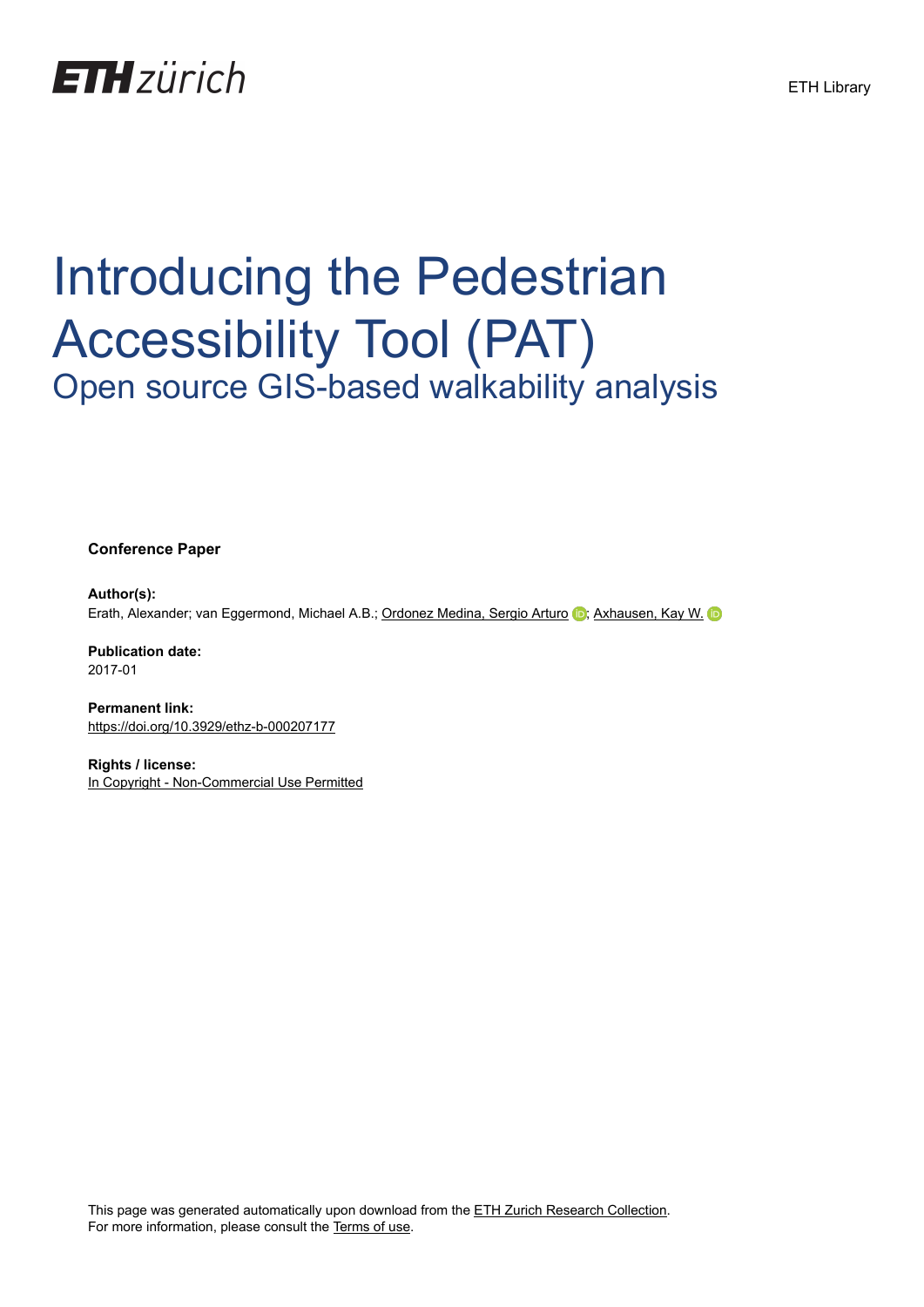Thanks for the kind notice.

I would like to clarify the accepted version option. I uploaded the final version that was not edited by the Journal committee. The Journal does some final changes. As far as I know, the Jornal of Field Robotics is fine with uploading the final submitted version before the formatting by the Jornal. I might made a mistake and in this case I should change the version of the upload.

Thanks!

Marko

On 11.06.20 07:20, ETH Research Collection wrote:

Dear Mr Bjelonic,

Thank you for the *accepted version* of your journal article in <https://www.research-collection.ethz.ch/handle/20.500.11850/419575>.

Please note that the journal issue cannot yet be accessed as the publisher's DOI <https://doi.org/10.1002/rob.21974>does not resolve. Furthermore, the publisher requires a 12 months' embargo period for *[accepted versions](https://documentation.library.ethz.ch/display/RC/Self-archiving)*, please refer also to [http://sherpa.ac.uk/romeo/issn/1556-4959/.](http://sherpa.ac.uk/romeo/issn/1556-4959/)

Should you need any further information, please do contact our team.

Yours sincerely, Research Collection

Françoise Knüsel

— ETH Zurich, ETH Library, E-Publishing½Research Collection, Rämistrasse 101, 8092 Zurich, phone +41 44 632 72 22, [research-collection@library.ethz.ch](mailto:research-collection@library.ethz.ch), [www.research-collection.ethz.ch](http://www.research-collection.ethz.ch/)

Coffee Lectures: Discover our new [bite-sized courses](http://www.library.ethz.ch/en/About-us/News/Coffee-Lectures-new-online-courses), at 15.15 on Wednesday afternoons!

-----Ursprüngliche Nachricht----- Von: research-collection@library.ethz.ch [<research-collection@library.ethz.ch>](mailto:research-collection@library.ethz.ch) Gesendet: 10. Juni 2020 16:40 An: ETH Research Collection [<research-collection@library.ethz.ch>](mailto:research-collection@library.ethz.ch) Betreff: Research Collection: A new Journal Article with file was submitted.

A new Item was submitted into the repository:

Title: Perceptive Whole Body Planning for Multi-legged Robots in Confined Spaces